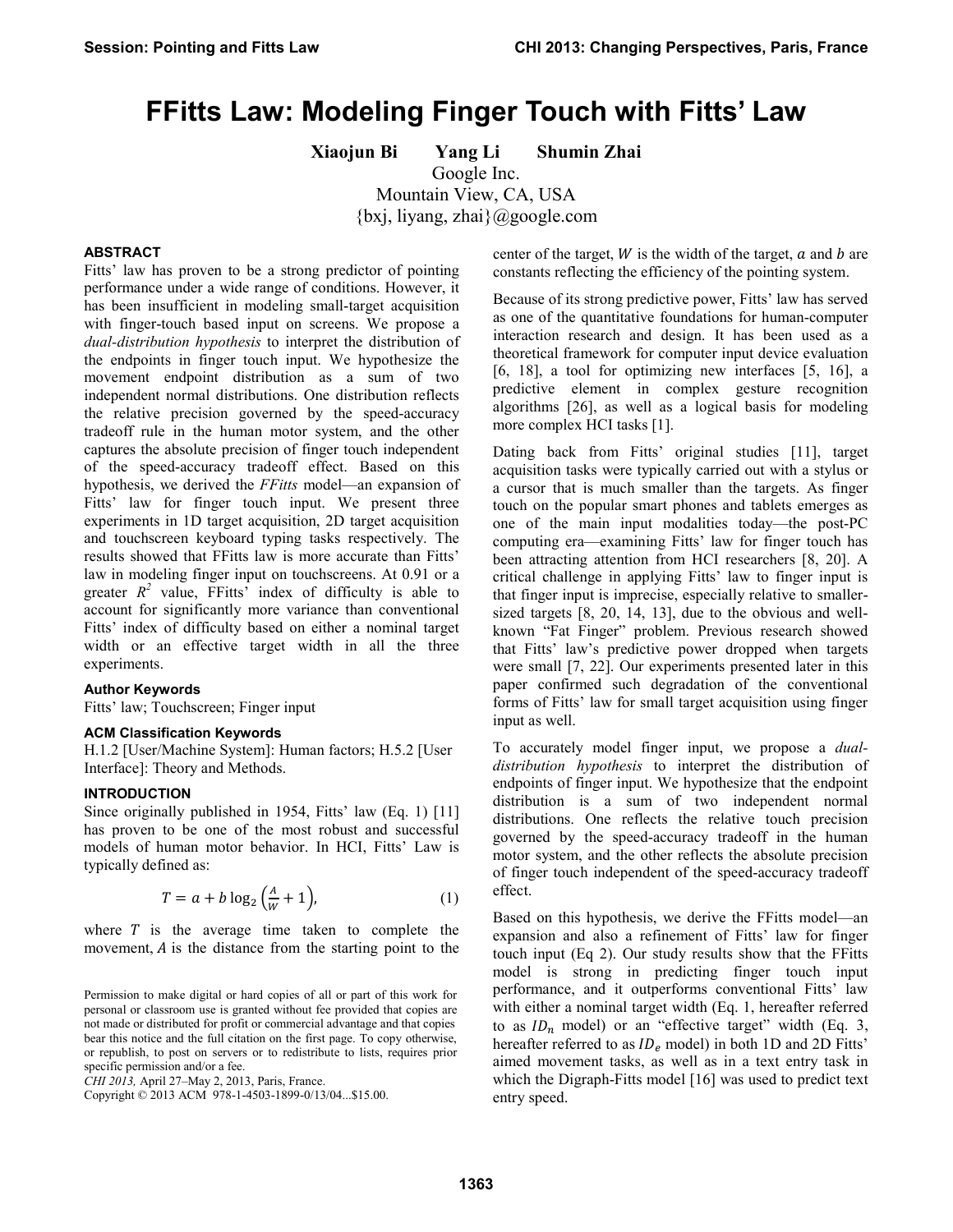The contributions of this paper are two-fold:

1) We propose the dual-distribution hypothesis to interpret the distribution of endpoints for finger input.

2) We derive the FFitts law (Eq. 2) model based on the dual-distribution hypothesis*:*

$$
T = a + b \log_2 \left( \frac{A}{\sqrt{2\pi e(\sigma^2 - \sigma_a^2)}} + 1 \right) \tag{2}
$$

where  $\sigma$  is the standard deviation of the touch points, and  $\sigma_a$ reflects the absolute precision of the input finger, which is independent of the task.

To our knowledge this is the first time Fitts' law has been systematically and successfully extended to finger input on phone-sized touchscreens. In three experiments we show that this model is able to better predict finger touch performance than the conventional forms of Fitts' law.

# **RELATED WORK**

### **Effective Width Adjustment Method**

Fitts' law in its original form predicts human (performer) movement time from the nominal task parameters of target distance (*A*) and target width (*W*). The logarithm of the ratio A/W, measured in bits, was viewed as the task's index of difficulty. It was realized that the performer may over- or under-utilize the target size *W*. In other words the performer's actual pointing precision could be different from the nominal task specification [\[9,](#page-9-13) [18,](#page-9-2) [21\]](#page-9-14). The most common way of compensating for this discrepancy is to replace the nominal target width *W* with the so-called effective width,  $W_e = \sqrt{2\pi e \sigma}$ , hence:

$$
T = a + b \log_2 \left( \frac{A}{\sqrt{2\pi e} \sigma} + 1 \right) \tag{3}
$$

The justification for the use of  $W_e$  is commonly traced to Welford [\[21\]](#page-9-14), which in turns attributes it to Crossman [\[9\]](#page-9-13). Crossman's reasoning of  $W_e$  relies on an informationtheoretic metaphor.  $\log_2 W$  was viewed as the entropy of the endpoint distribution. Since endpoints are observed to be normally distributed about the center of the target, the theoretically correct expression for endpoint entropy  $H(o)$ , is  $H(o) = \log_2 \sqrt{2 \pi e} \sigma$  [\[9](#page-9-13)[,18,](#page-9-2) [21\]](#page-9-14).

Although this information-theoretic foundation is only metaphorical without stronger or more rigorous basis, adjusting effective width based on  $\sqrt{2\pi e}\sigma$  has been advocated by many researchers of Fitts' Law. For example, MacKenzie [\[18\]](#page-9-2) suggested that "this adjustment lies at the very heart of the information-theoretic metaphor that movement amplitude area analogous to 'signals' and endpoint variability (via target width) is analogous to 'noise'." (section 3.4 Effective Target Width, paragraph 2, p 106).

Recently, Zhai et al. [\[25\]](#page-9-15) empirically investigated the effect of using effective width vs. nominal width. Their work showed (although not completely) that  $ID_e$  partially compensated for subjective accuracy choice and reduced the discrepancy of *a* and *b* estimates between different experimental conditions. The  $R^2$  value of *T* vs.  $ID_e$ regression across different operating biases was higher than the  $R^2$  value of *T* vs.  $ID_n$  regression.

Given the justification from information-theoretic metaphor and empirical foundation, adjusting *W* based on  $\sqrt{2\pi e}\sigma$  has been widely adopted if the observed error rates deviate from 4%. In this paper, we are particularly interested in whether  $ID_e$  would also compensate for a finger's imprecision and compare the  $ID_e$  model with the proposed FFitts index of difficulty  $ID<sub>f</sub>$ .

### **Fitts' Law and Finger Input**

There has been an increasing interest in understanding the "Fat Finger" problem, and examining Fitts' Law for finger input.

As a key input modality for touchscreens, touch input has been extensively studied by many researchers. Holz and Baudisch's research [\[13\]](#page-9-10) showed that the offsets of touch point locations from the intended point were affected by the angles between the finger and the touch surface (i.e., pitch, roll and yaw). In the following studies [\[14\]](#page-9-9), they discovered that users relied on the visual features of fingers such as finger outlines and nail outlines for placing the touch points. As touchscreen hardware usually reported the centroid of the contact area between the finger and the touchscreen as the touch point, the registered position could be very different from the perceived touch point.

Cockburn et al. [\[8\]](#page-9-7) recently compared finger input, stylus and mouse in tap, drag and radial pointing tasks. The results showed that the completion time of finger tap and drag strongly conformed to the  $ID_n$  model, though the error rate was high (around 12%) when  $W = 5$  mm. *W* values in their study varied in a wide range ( $W = 5$ , 12.5, and 20 mm). They did not particularly investigate small target acquisition tasks.

Sasangohar et al. [\[20\]](#page-9-8) conducted a Fitts' Reciprocal Tapping task to evaluate mouse and touch input on a tabletop display. Their study also showed very high error rates when targets were small: the error rates were above 20% with targets in which *W* = 5mm. They did not report the regression results for Fitts' law.

Lee and Zhai [\[15\]](#page-9-16) studied soft button finger tapping performance on smartphones. It is interesting to note that Fitts' law in its traditional form clearly did not work well for their tasks. When the target was smaller, finger touch performance degraded much faster than Fitts' law would have predicted.

# **Fitts' Law in Small Target Acquisition Tasks**

Although Fitts' law has proven to be a strong and robust model under a wide range of conditions, its prediction power drops in small-target acquisition tasks. Welford et al. [\[22\]](#page-9-12) observed a departure of  $ID_e$  model prediction from the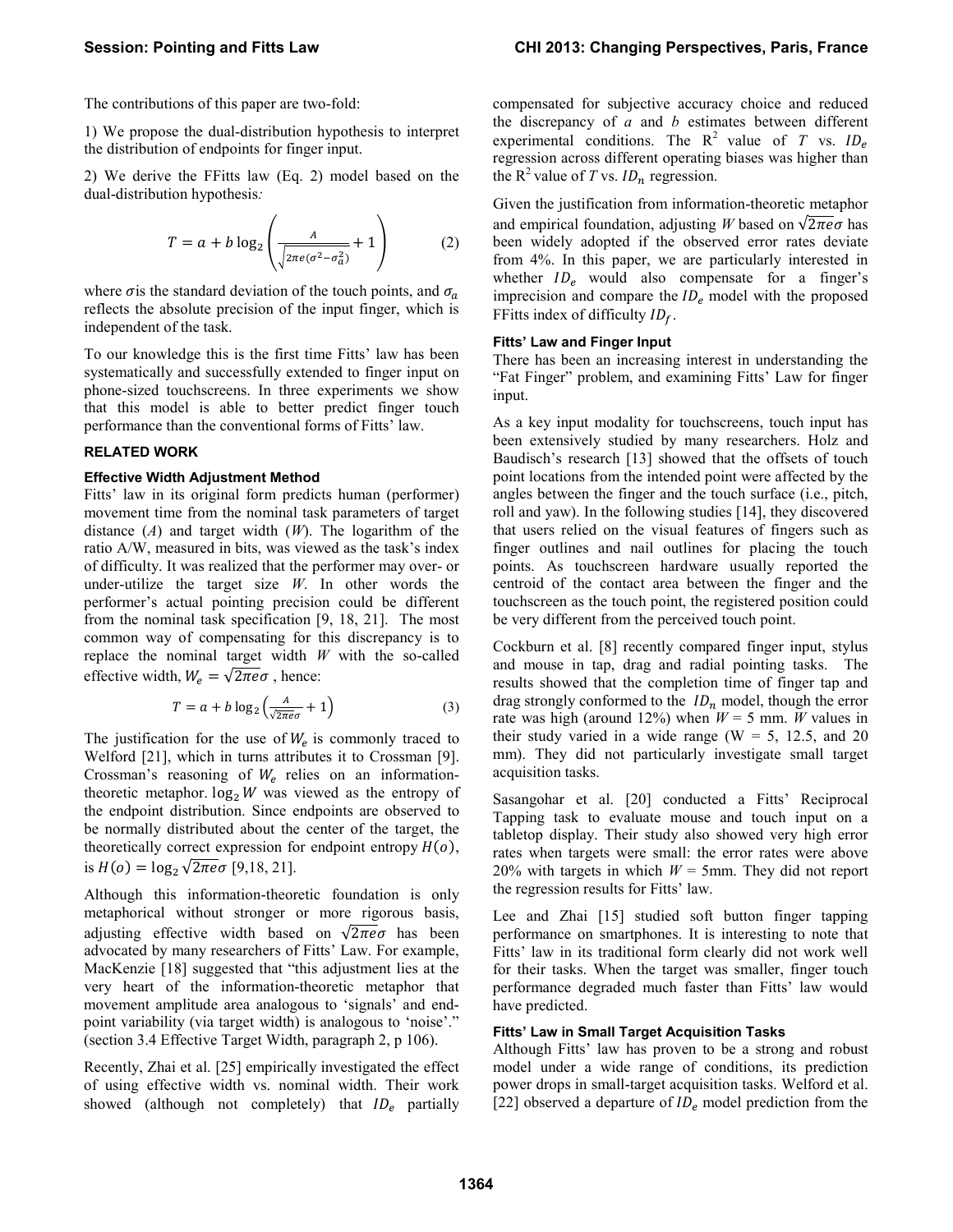actual completion time in a pencil on paper tapping task. They proposed using  $W_e - c$  instead of  $W_e = \sqrt{2\pi e \sigma}$ , in Eq. 3, where  $c$  was an experimentally determined constant attributed to hand tremor. The modified version gave a good fit to the observed results.

Chapuis and Dragicevic [\[7\]](#page-9-11) also observed a clear departure from Fitts' law for small target acquisition using a mouse. Their studies confirmed the existence of a small-scale effect that violates Fitts' law, and the causes are both visual and motor. They empirically demonstrated that the *c* constant adjustment as originally proposed by Welford in passing, was effective in their dataset.

In sum, there is sufficient evidence in the literature to show Fitts' law's degradation in small target acquisition tasks and particularly so when the implement of the acquisition is a "fat finger".

# **MODELING FINGER TOUCH WITH FITTS' LAW**

#### **Dual-Distribution Hypothesis**

Fitts' law in essence reveals a speed-accuracy tradeoff rule in human control performance. The less precisely the task is (e.g., acquiring a wider target over a shorter distance), the faster it is to accomplish the task, and vice versa. As revealed in Eq. 1, the task precision is specified by  $(D +$  $W$ )/W and speed is measured in the movement time  $T$ .

If the performer does not comply with the precision specified by the nominal task parameters, the "effective width" adjustment has been suggested in lieu of  $W$  [\[9,](#page-9-13) [18,](#page-9-2) [21\]](#page-9-14). An underlying assumption behind the "effective width" adjustment is that the variability of endpoints is solely determined by the speed-accuracy tradeoff rule in the human motor system. Therefore, the whole variability in the endpoints  $(\sigma)$  is taken into account when estimating the "effective width" ( $W_e = \sqrt{2\pi e \sigma}$ ).

In finger input, this assumption faces challenges. Obviously a finger per se is less precise than a mouse pointer or a stylus. Variability in endpoints was observed no matter how quickly/slowly a user performed the task. For example, Holz and Baudisch's studies [\[13,](#page-9-10) [14\]](#page-9-9) showed that even when users were instructed to take as much time as they wanted to acquire a target on a touchscreen, there was still a large amount of variability in endpoints.

These observations indicated that a portion of the variability in endpoints is independent of the performer's desire to follow the specified precision and cannot be controlled by a speed-accuracy tradeoff. This portion of variability reflects the absolute precision of the finger input. In other words, the observed variability in the endpoints may originate from two sources: the relative precision governed by the speedaccuracy tradeoff of human motor systems, and the absolute precision uncertainty of the finger per se.

More formally, we propose a dual normal distribution hypothesis to interpret the distribution of endpoints for finger input. Assuming that the location of the endpoints is a random variable  $X$  following a normal distribution  $X \sim N(\mu, \sigma^2)$ , we hypothesize that X is the sum of two independent, normally distributed random variables,  $X_r \sim N(\mu_r, \sigma_r^2)$  and  $X_a \sim N(\mu_a, \sigma_a^2)$ .

 $X_r$ , which can be viewed as a relative component, depends on the desired precision of hitting the target and the associated speed of the action. It is controlled by the speedaccuracy tradeoff of the performer and reflects a precision relative to the movement amplitude. The faster the performer, the wider dispersion  $X_r$  has.

 $X_a$ , which can be viewed as an absolute component, is independent of the performer's desire of following the specified task precision, and cannot be controlled by the speed-accuracy tradeoff. It reflects the absolute precision of a motor system that includes the implement (e.g., the finger, or a stylus) and the internal human motor control system.

In other words, assuming that  $X_r$  and  $X_a$  are independent, the relation of X,  $X_r$  and  $X_a$  can be written as:

$$
X = X_r + X_a \sim N(\mu_r + \mu_a, \sigma_r^2 + \sigma_a^2)
$$
 (4)

or

$$
\mu = \mu_r + \mu_a \tag{5}
$$

$$
\sigma^2 = \sigma_r^2 + \sigma_a^2 \tag{6}
$$

Note that the coordinate origin of  $X$ ,  $X_r$  and  $X_a$  is defined at the center of the target. [Figure 1](#page-2-0) illustrates the dual distribution hypothesis in 1D Fitts' tasks.



<span id="page-2-0"></span>**Figure 1. Dual distribution hypothesis in 1D Fitts' tasks. The two solid vertical lines represent the target, and the dashed line is the target center. The green, red and light blue curves**  show distributions of  $X_r X_a$ , and X.

### **FFitts Law**

The dual distribution hypothesis suggests that  $X<sub>r</sub>$  is the distribution that reflects the variability of endpoints resulted from the speed-accuracy tradeoff effect. It is logically more sound to use  $\sigma_r$  in lieu of  $\sigma$  to express the actual precision performers comply with. Using  $\sigma_r$  in lieu of  $\sigma$  in Eq (3), we have:

$$
T = a + b \log_2 \left( \frac{A}{\sqrt{2\pi e} \sigma_r} + 1 \right) \tag{7}
$$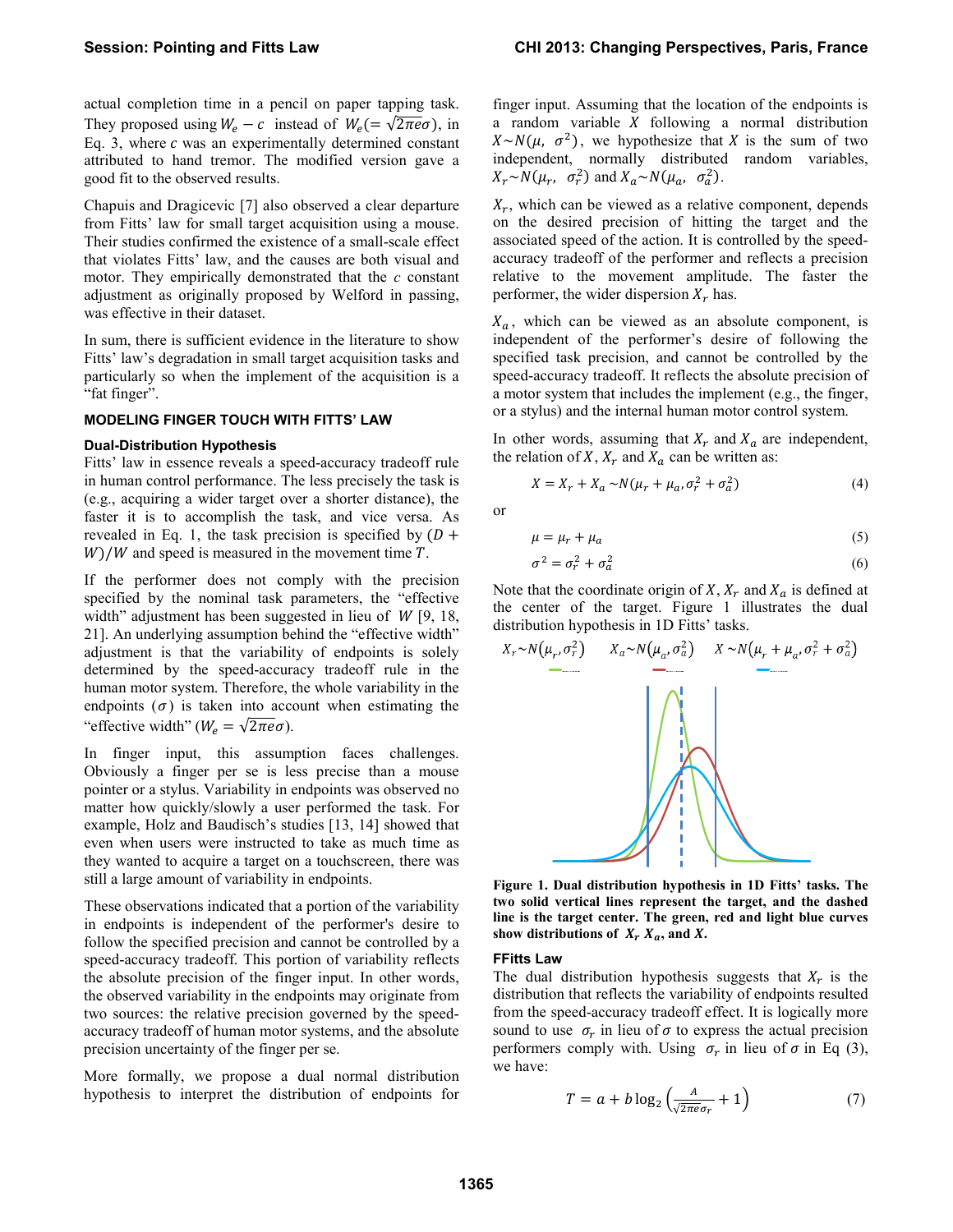According to Eq  $(6)$ ,  $\sigma_r$  can be obtained as:

$$
\sigma_r = \sqrt{\sigma^2 - \sigma_a^2} \tag{8}
$$

From Eqs 7 and 8, we have:

$$
T = a + b \log_2 \left( \frac{A}{\sqrt{2\pi e(\sigma^2 - \sigma_a^2)}} + 1 \right) \tag{9}
$$

We refer Eq. (9) as FFitts Law, a refinement of **F**itts' law for **F**inger input. The index of difficulty of FFitts law is:

$$
ID_f = \log_2\left(\frac{A}{\sqrt{2\pi e(\sigma^2 - \sigma_a^2)}} + 1\right) \tag{10}
$$

FFitts law is also referred as the  $ID_f$  model in the remainder of this paper.

In Eqs. 8, 9 and 10,  $\sigma$  is the standard deviation of the distribution of endpoints, which can be measured directly.  $\sigma_a$  reflects the absolute precision of the input finger. It may vary with individual's finger size or motor impairment (e.g., tremor, or lack of).

 $\sigma_a$  can be measured in a *finger calibration task*, in which participants repeatedly acquire a target without specifying an amplitude on the screen. Because such tasks do not involve human motor systems traveling from one place on the screen to another, the speed-accuracy tradeoff rule has a negligible effect. To correctly measure the absolute precision of the input finger, the targets must be sufficiently small yet legible. Accomplishing such a task should require the highest possible precision the user could achieve. A break should be enforced between trials so that the user has sufficient time to attempt to accurately acquire the target. Note that estimating  $\sigma_a$  in this *finger input calibration task* means that  $\sigma_a$  in FFitts law (Eq. 9) is not an additional arbitrary or free-floating parameter in FFitts' law adding  $\sigma_a$  does not add additional degrees of freedom for the model to fit the data during linear regression analysis.

In our implementation of calibration tasks, the targets were 2.4 mm wide bars (1D tasks) and 2.4 mm-diameter circles (2D tasks). A 1000 ms break was enforced between trials. Alternatively, single pixel wide lines and cross hairs could be used in lieu of bars and circles.

If  $\sigma_a$  is negligible relative to  $\sigma$ ,  $\sqrt{\sigma^2 - \sigma_a^2} \approx \sigma$ . *ID<sub>f</sub>* (Eq. 10) becomes an approximation of the  $ID_e$  model (Eq. 3). It could happen if the input device is highly accurate (e.g., a stylus with a thin tip), or the target width is sufficiently large and performers fully utilize it. In the former,  $\sigma_a \approx 0$ , while in the latter,  $\sigma \gg \sigma_a$ .

We expect FFitts law would have stronger prediction power than the  $ID_n$  and  $ID_e$  models, especially than the  $ID_e$  model, because  $\sigma_r$  is more accurate than  $\sigma$  in reflecting the actual precision human motor system in compliance with.

To validate the dual distribution hypothesis and evaluate the effectiveness of FFitts law, we conducted the following three experiments.

# **EXPT 1. ONE-DIMENSIONAL FITTS' TASKS**

We first examine the  $ID_f$  model in 1D Fitts' tasks (i.e., acquiring bar-shaped targets).

#### **Participants and Apparatus**

We recruited 12 participants (3 females) between the ages of 18 and 45. All of them were right-handed and used touchscreen devices (e.g., smartphones) several times a day. The experiment was conducted on an HTC NEXUS smart phone running Android OS. The capacitive touch screen was 48mm wide and 80mm high with a resolution of 480  $\times 800$  pixels. When a finger touched the screen, the approximate centroid of contact area between the finger and the screen was reported as the touch point.

#### **Design**

Each participant performed both 1D Fitts' tasks and finger input calibration tasks. The orders of these two tasks were counterbalanced among participants.

*1D Fitts' Task.* This was a typical "discrete" 1D Fitts' task. At the beginning of each trial, the smart phone played a beep sound and displayed a 6 mm wide horizontal grey bar as the starting bar, and a red horizontal target bar with varying width [\(Figure 2\)](#page-3-0). Upon successfully selecting the starting bar, the starting bar turned green and the smartphone played a starting beep sound, indicating the start of a trial. The starting bar appeared at a random position for each trial.



**Figure 2. (a) 1D Fitts' Tasks (b) Experimental Setup**

<span id="page-3-0"></span>The study included 6 *A × W* conditions, with 2 levels of *A*  (20, 30 mm) crossed with 3 levels of *W* (2.4, 4.8, 7.2 mm), yielding  $ID_n$  ranging from  $1.58 - 3.17$  bits. *A* was measured from the center of the starting bar to the center of the target bar, and *W* was the width of the target bar. Each *A × W* combination included 16 trials. The target widths were chosen to reflect the sizes of common UI elements on smartphones. For example, a hyperlink on a webpage is approximately 2.5 mm wide and a key on a smart phone soft keyboard is around 4 mm wide. The orders of trials were randomized for each participant.

*Finger Calibration Task.* At the beginning of each trial, the smart phone played a beep sound and displayed a 2.4 mm wide red target bar across the screen. Participants were instructed to acquire the target with the index finger once the trial started. They then lifted their fingers off the screen and rested them comfortably. Each participant performed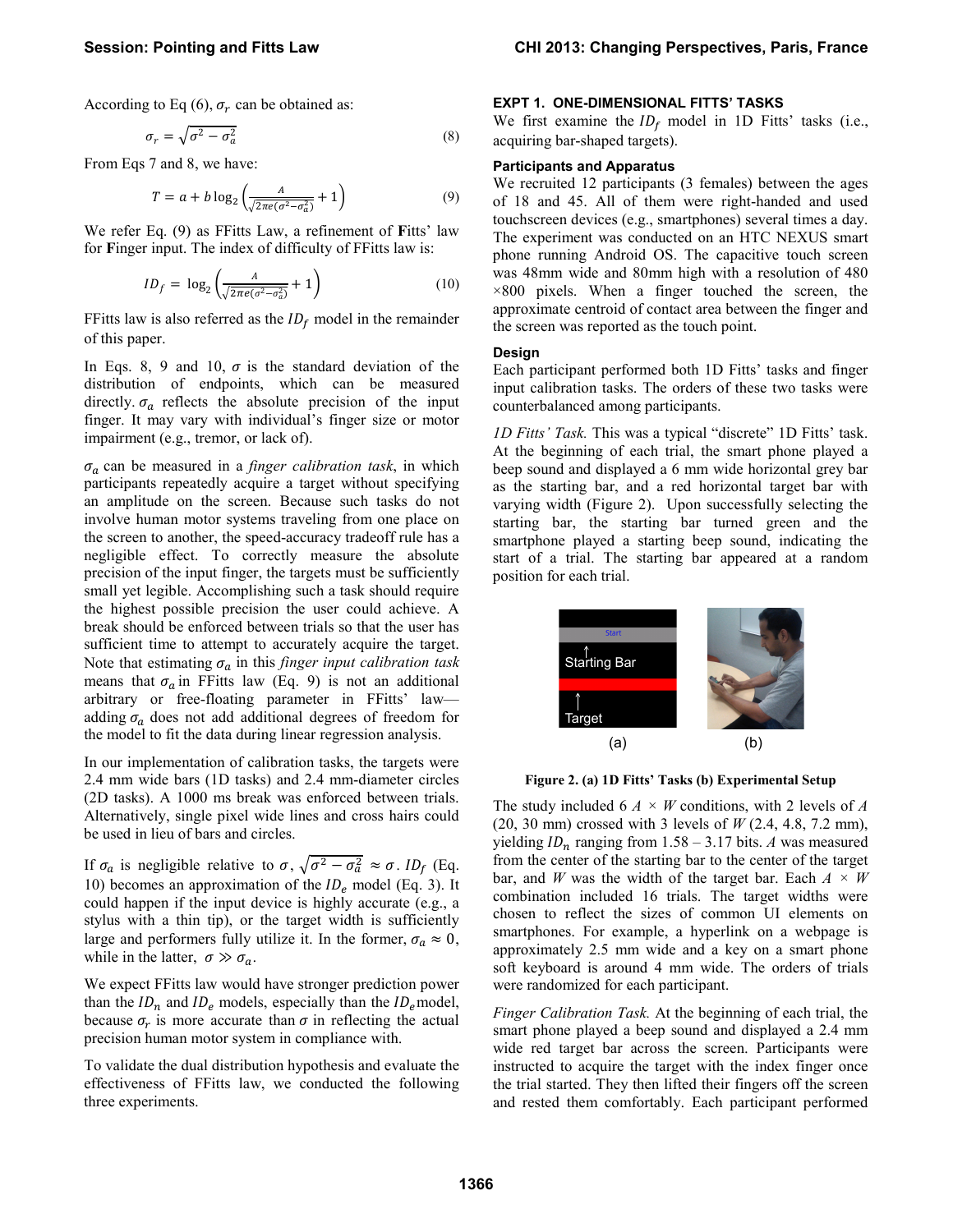16 trials that were divided into 2 blocks. The locations of targets were randomized. The interval between trials was 1000ms.

In both tasks, participants were instructed to acquire the target as quickly and accurately as possible. They performed tasks in hold-and-tap postures: holding the touchscreen device using the non-dominant hand and acquiring the targets with the index finger of the dominant hand. It is one of the most common postures of using a touchscreen device [\[3\]](#page-9-17).

The target turned yellow and the smartphone played a success beep sound if the touch point hit the inside of the target. Otherwise the target turned blue and played an unpleasant failure sound. After each trial, the number of successful trials M and the number of total trials thus far N in the current block was displayed on the top right corner of the screen in the format of M/N.

The completion time was the elapsed time between the starting beep sound and the participant finished the acquisition task (i.e., the finger was lifted up). The error rate was the percentage of trials failed.

We label touch points that were more than 20 mm away from the target center as "outliers" and removed them from the recorded data. Six trials were removed, consisting of a small percentage of the total number of trials (3,456).

### **Touch Points for Selection**

A user's touch action can generate a series of touch points. We can view a touch action in three stages: land-on, onscreen, and take-off. Land-on refers to the moment when the finger first contacts the screen; on-screen is the state during which the finger remains in contact with the screen; take-off refers to the moment when the finger is lifted off the screen. There are different ways to determine the selection point based on these different stages, which may give different error rates.

In the experiment the mean error rates were 17.8% (Land-On), 16.8% (Take-Off), and 17.02% (Centroid of touch points). ANOVA did not show a significant main effect of acquisition point type on error rate  $(F_{2, 22} = 2.08, p = 0.15)$ , indicating that touch point type had a minor impact on touch performance. In what follows we use take-off position as the default touch point in the subsequent sections without additional comments.

#### **Results**

[Table 1](#page-4-0) shows the error rate per  $A \times W$ . When  $W = 2.4$  and 4.8, the error rates were substantially higher than 4%, indicating that participants did not comply with the nominal task precision in these conditions.

Participants tended to over-utilize the target region on small targets. When  $W = 2.4$ , the Effective Width ( $W_e$ ) which indicates the actual spread of touch points was more than twice the nominal target width (*W*).

| А          | W   | σ    | $\sigma_r$ | $\sqrt{2\pi e}\sigma$<br>$W_e =$ | Error Rate |
|------------|-----|------|------------|----------------------------------|------------|
| 20         | 2.4 | 1.21 | 0.76       | 5.0                              | 29%        |
| 30         | 2.4 | 1.33 | 0.94       | 5.5                              | 38%        |
| 20         | 4.8 | 1.52 | 1.19       | 6.3                              | 14%        |
| 30         | 4.8 | 1.52 | 1.20       | 6.3                              | 11%        |
| 20         | 7.2 | 1.66 | 1.37       | 6.9                              | 3%         |
| 30         | 7.2 | 1.78 | 1.52       | 7.4                              | 6%         |
| $\sigma_a$ |     |      |            |                                  | $0.94$ mm  |

<span id="page-4-0"></span>

| Table 1. $\sigma$ , $\sigma_r$ , $\sigma_a$ , $W_e$ (mm) and Error Rate per $A \times W$ . |  |  |  |
|--------------------------------------------------------------------------------------------|--|--|--|
|--------------------------------------------------------------------------------------------|--|--|--|

[Figure 3](#page-4-1) shows  $\sigma$  and  $\sigma_r$  per  $W_e$ . As indicated by the dual distribution hypothesis,  $\sigma$  overestimates  $\sigma_r$  in all conditions. The difference between  $\sigma$  and  $\sigma_r$  is especially big when  $W_e$  is small. According to the Eq 10, the  $ID_f$ model becomes an approximation of the  $ID_e$  model if the effective width is large. [Figure 3](#page-4-1) visually demonstrates it: as  $W_e$  becomes bigger,  $\sigma$  and  $\sigma_r$  tend to converge.





### <span id="page-4-1"></span>**FFitts Law vs. Fitts' Law**

We applied  $ID_f$ ,  $ID_e$  and  $ID_n$  models separately to the collected data. For the  $ID_f$  model,  $\sigma_a$  was the standard deviation of the touch point distribution measured in the *finger calibration tasks* [\(Table 1\)](#page-4-0)*.* 

[Figure 4](#page-5-0) shows detailed results from the regression tests. As shown, the  $ID_f$  model shows a stronger fit than the  $ID_e$ , and a slight improvement over the  $ID_n$  model. 96% of variance in *T* could be accounted for by the change of  $ID_f$ . In particularly, the  $ID_f$  model showed a marked improvement over the  $ID_e$  model:  $R^2$  value increased by 11%, from 0.86 to 0.96. The  $ID_e$  model appears to be a poor adjustment for target utilization rate in the case of finger pointing.

To gain deeper understanding of the difference between different models, we compared *ID* values across *A × W* conditions (Table 2).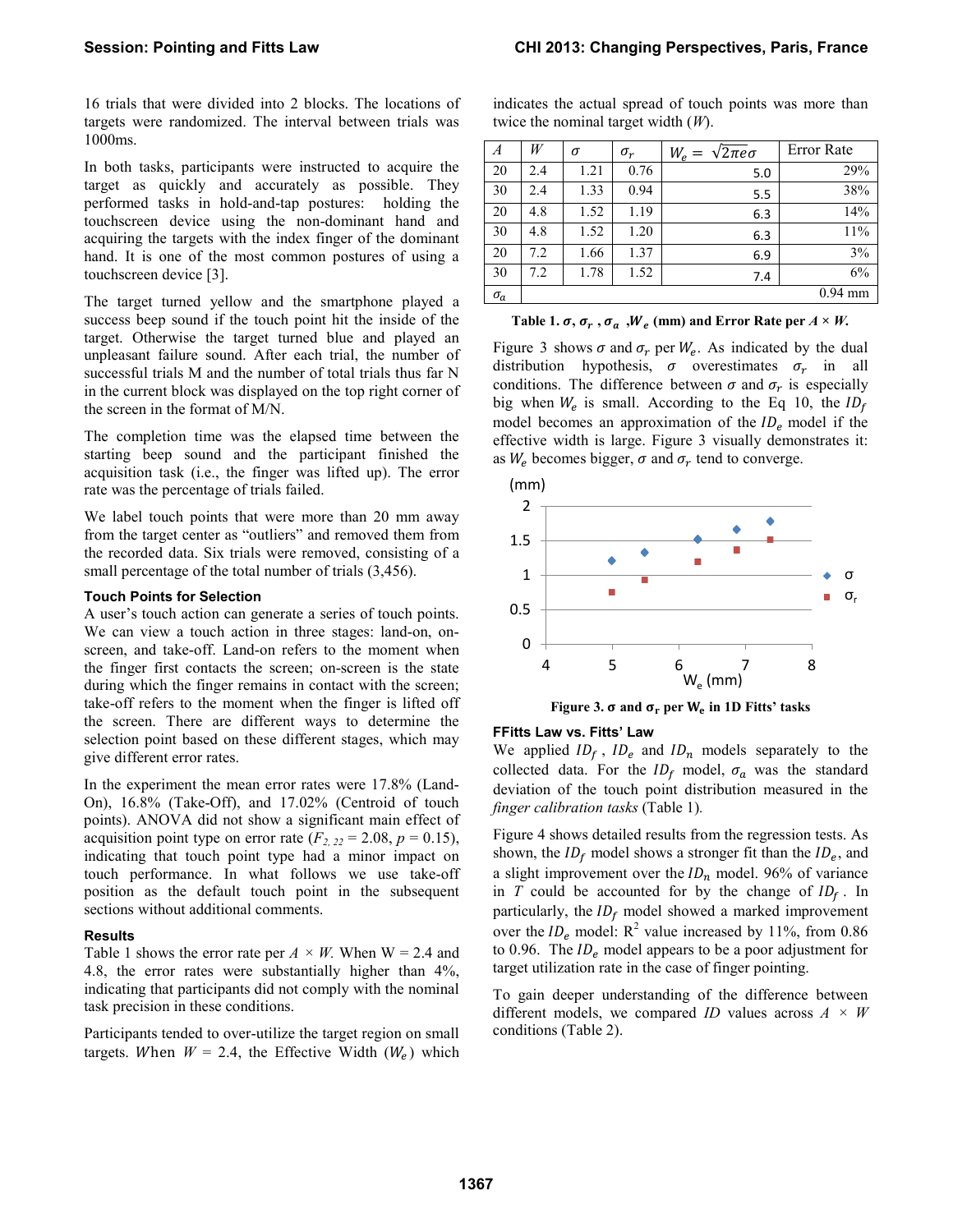Mean Completion Time (ms)



Figure 4. *T* vs.  $ID_n$ (left), *T* vs.  $ID_e$  (middle), and *T* vs.  $ID_f$  (right) for 1D Fitts' Tasks.

<span id="page-5-0"></span>

| $A$ (mm) | $W$ (mm) | $ID_n$ | $W_e = \sqrt{2\pi e \sigma}$ | $ID_e$ | $\sqrt{2\pi}e \times \sqrt{\sigma^2}$<br>$-\sigma_a^2$ | ID <sub>f</sub> | Time (ms) |
|----------|----------|--------|------------------------------|--------|--------------------------------------------------------|-----------------|-----------|
| 20       | 2.4      | 3.22   | 5.0                          | 2.32   | 3.1                                                    | 2.89            | 432       |
| 30       | 2.4      | 3.75   | 5.5                          | 2.69   | 3.9                                                    | 3.13            | 483       |
| 20       | 4.8      | 2.37   | 6.3                          | 2.07   | 4.9                                                    | 2.34            | 383       |
| 30       | 4.8      | 2.86   | 6.3                          | 2.53   | 4.9                                                    | 2.82            | 433       |
| 20       | 7.2      | 1.92   | 6.9                          | 1.97   | 5.7                                                    | 2.18            | 367       |
| 30       | 7.2      | 2.37   | 7.4                          | 2.34   | 6.3                                                    | 2.53            | 394       |

Table 2.  $ID_n$ ,  $ID_e$ , and  $ID_f$  per  $A \times W$  in 1D Fitts' Tasks.

 $ID_f$  vs.  $ID_e$ . The following observations can be made by comparing  $ID_f$  with  $ID_e$  models from Table 2.

First,  $ID_f$  was higher than  $ID_e$  across all the  $A \times W$ conditions. The difference between  $ID_f$  and  $ID_e$  is especially big in small target conditions. From  $ID_e$  to  $ID_f$ , the *ID* values increased by 24.5% ( $A = 20$ ) and 16.3% ( $A =$ 30) when the target width was 2.4 mm, while they only increased by 10.6% ( $A = 20$ ) and 8.1% ( $A = 30$ ) when the target width was 7.2 mm.

Second, overall there was an expansion of the range of *ID* values from  $ID_e$  to  $ID_f$ . The  $|max(ID_e) - min(ID_e)|$  is 0.72, while  $\left| max(I D_f) - min(I D_f) \right|$  is 0.95.

 $ID_f$  vs.  $ID_n$ . The following observations were made by comparing the  $ID<sub>f</sub>$  with  $ID<sub>n</sub>$  models.

First,  $ID_f$  was smaller than  $ID_n$  in  $W = 2.4$ , while it was bigger when  $W = 7.2$ . *ID<sub>f</sub>* was close to  $ID_n$  in  $W = 4.8$ .

Second, overall there was a shrinkage of the range of *ID* from  $ID_n$  to  $ID_f$ . The  $|max(ID_n) - min(ID_n)|$  was 1.83, while  $\left| \max(1D_f) - \min(1D_f) \right|$  was 0.95.

In summary, the  $ID_f$  model showed the strongest fit among the three models. It especially showed a drastic improvement over the  $ID_e$  model.

## **EXPT 2. TWO-DIMENSIONAL FITTS' TASKS**

In addition to the 1D situation, we also investigated 2D Fitts' tasks. The experimental design was the same as in the 1D tasks, except that targets were solid circles and *W* values were diameters. The experimental devices and the participants were the same as those in 1D Fitts' tasks.

### **Results**

We use the bivariate endpoint deviation  $(SD_{xy})$  as  $\sigma$ . Wobbrock et al. [\[23\]](#page-9-18) showed that using *SDxy* yields a better model fit than using univariate deviation (*SDx*), which ignores the deviation in the orthogonal task dimension. The *SDxy* of touch points in the *2D finger calibration* tasks was 1.5 mm, which was used as  $\sigma_a$  in the *ID<sub>f</sub>* models [\(Table 3\)](#page-5-1).

| А          | W   | σ    | $\sigma_r$ | $W_e = \sqrt{2\pi e}\sigma$ | Error Rate       |
|------------|-----|------|------------|-----------------------------|------------------|
| 20         | 2.4 | 1.68 | 0.76       | 6.9                         | 66%              |
| 30         | 2.4 | 1.72 | 0.84       | 7.1                         | 65%              |
| 20         | 4.8 | 1.84 | 1.07       | 7.6                         | 25%              |
| 30         | 4.8 | 1.88 | 1.14       | 7.8                         | 27%              |
| 20         | 7.2 | 1.98 | 1.29       | 8.2                         | 7%               |
| 30         | 7.2 | 1.97 | 1.27       | 8.1                         | 7%               |
| $\sigma_a$ |     |      |            |                             | $1.5 \text{ mm}$ |

<span id="page-5-1"></span>**Table 3.**  $\sigma$ **,**  $\sigma_r$ **,**  $\sigma_a$ **,**  $W_e$  **(mm) and Error Rate per**  $A \times W$ **.** 



**Figure 5.**  $\sigma$  **and**  $\sigma_r$  **per**  $W_e$  **in 2D Fitts' tasks** 

<span id="page-5-2"></span>We first investigated the error rates and dispersion of touch points [\(Table 3\)](#page-5-1). Similar to 1D Fitts' tasks, error rates in *W*  $= 2.4$  and 4.8 conditions were substantially higher than 4%. Participants also tended to over-utilize the target region as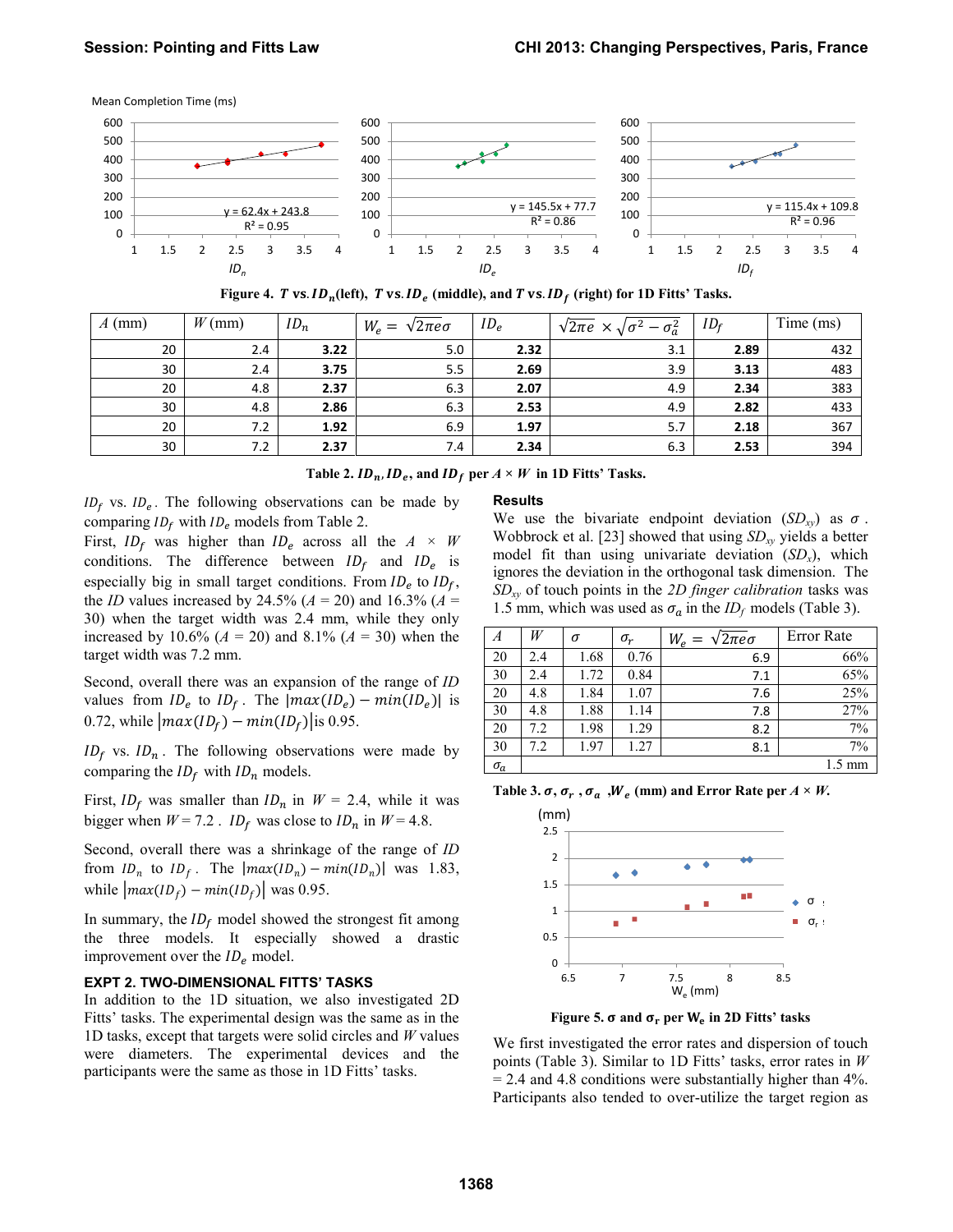targets become smaller. When  $W = 2.4$ , the effective width  $(W_e)$  was more than twice of the nominal target width. Similar to the finding in 1D task, [Figure 5](#page-5-2) shows that  $\sigma$  is greater than  $\sigma_r$  in all conditions, and the difference between  $\sigma$  and  $\sigma_r$  is especially big when  $W_e$  is small. Also, as  $W_e$ becomes bigger,  $\sigma$  and  $\sigma_r$  tend to converge.

### **FFitts Law vs. Fitts Law**

[Figure 6](#page-6-0) show regression results for different models. Similar to the findings in the 1D Fitts task, the  $ID_f$  model showed the strongest fit. 96% of variance of *T* could be accounted for by the changes in  $ID_f$ . The  $R^2$  value of the  $ID_f$  model is 21.5% and 12.9% higher than those of the  $ID_e$ and  $ID_n$  models. The improvement of  $R^2$  values from  $ID_e$ and  $ID_n$  to  $ID_f$  was greater than that in the 1D experiment.

# **DISCUSSION OF EXPT.1 AND EXPT.2 FFitts Law is strong in modeling finger input**

FFitts law shows strong predictive power for finger input. Approximately 96% of variance in *T* could be accounted for by the change of  $ID_f$ , in both 1D and 2D tasks.

FFitts law is also stronger than both  $ID_n$  and  $ID_e$  models in predicting finger touch performance, especially in 2D tasks. Using the same data and number of parameters, the  $R^2$ values of the  $ID<sub>f</sub>$  model were 21.5% and 12.9% higher than the  $ID_e$  and  $ID_n$  models respectively.

Based on these results, FFitts law, a refinement and expansion of Fitts' law, appears to be a better modeling tool for small target acquisition using finger input.

# **"Effective Width" method is a poor choice**

The study results showed that Fitts' law with "effective width" adjustment had the poorest performance out of the three candidates.  $ID_e$  accounted for less than 80% of the time variance in 2D Fitts' task.

The dual-distribution hypothesis provides an explanation. Because the absolute precision  $(\sigma_a)$  of the finger input is not subtracted from  $\sigma$ ,  $\sigma$  overestimates the variability of endpoints related to the speed-accuracy trade-off effect.

Reflected in the *ID* value,  $ID_e$  underestimates the  $ID_f$ . Our study data showed that  $ID_e$  was smaller than  $ID_f$  across all the  $A \times W$ , in both 1D and 2D tasks. The underestimation became relatively big when targets were small. For example,  $ID_e$  were 50% smaller than  $ID_f$  in  $W = 2.4$  (A = 20, 2D), while  $ID_e$  was just 21% smaller than  $ID_f$  in  $W =$  $7.2$  (A = 20, 2D).

### **EXPT 3. MODELING TEXT ENTRY BEHAVIOR ON A TOUCHSCREEN KEYBOARD**

To further evaluate FFitts Law in practice, we applied it to model touch screen keyboard text entry, a critical and popular research topic [\[4,](#page-9-19) [5,](#page-9-3) [16\]](#page-9-4). Previous research shows that once users reach expert levels, the typing behaviors are largely constrained by the capacity of human motor system to move fingers, not by the visual search. The time to move the tapping device with a single finger from key *i* to key *j* for a given distance  $(D_{ij})$  and key width  $(W_{ij})$  follows the Fitts-Digraph model [\[16\]](#page-9-4):

$$
MT_{ij} = a + b \log_2(\frac{D_{ij}}{W_{ij}} + 1)
$$
 (11)

To compare the predictive power of different models, we collected users' index finger tapping data on a touchscreen keyboard, and applied  $ID_f$ ,  $ID_n$ , and  $ID_e$  models separately according to Eq. (11) to predict  $MT_{ii}$ .

# **Tapping Data Collection**

We first collect users' tapping data on a basic touchscreen keyboard (Figure 7) that provided users with only asterisks as feedback when they entered text. The layout of the letter keys was exactly the same as a regular Android keyboard



Figure 6.  $T$  vs.  $ID_n$ (left),  $T$  vs.  $ID_e$  (middle), and  $T$  vs.  $ID_f$  (right) for 2D Fitts' Tasks

<span id="page-6-0"></span>

| $A$ (mm) | $W$ (mm) | $ID_n$ | $W_e = \sqrt{2\pi e \sigma}$ | $ID_e$ | $\sqrt{2\pi}e \times \sqrt{2}$ | ID <sub>f</sub> | Time (ms) |
|----------|----------|--------|------------------------------|--------|--------------------------------|-----------------|-----------|
| 20       | 2.4      | 3.22   | 6.9                          | 1.96   | 3.1                            | 2.89            | 442       |
| 30       | 2.4      | 3.75   | 7.1                          | 2.38   | 3.5                            | 3.26            | 491       |
| 20       | 4.8      | 2.37   | 7.6                          | 1.86   | 4.4                            | 2.47            | 408       |
| 30       | 4.8      | 2.86   | 7.8                          | 2.28   | 4.7                            | 2.88            | 462       |
| 20       | 7.2      | 1.92   | 8.2                          | 1.78   | 5.3                            | 2.25            | 385       |
| 30       | 7.2      | 2.37   | 8.1                          | 2.23   | 5.3                            | 2.75            | 430       |

Table 4.  $ID_n$ ,  $ID_e$ , and  $ID_f$  per  $A \times W$  in 2D Fitts' Tasks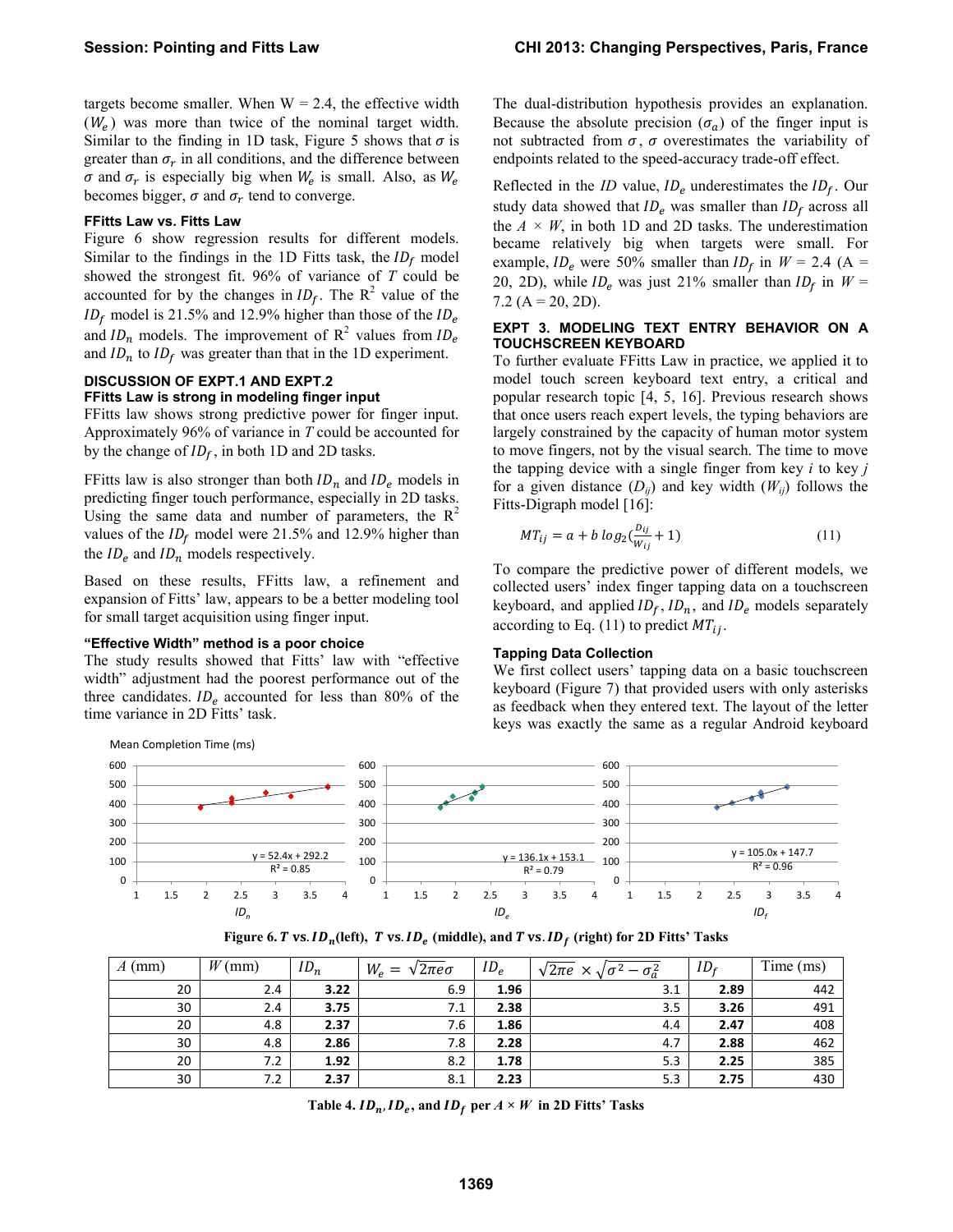on a smartphone. Our purpose was to capture the basic, native and natural text entry behaviors, without being affected by any modern features on smart keyboards, such as auto-correction or auto-completion. It also reflected the expert typing behaviors: typing quickly without checking intermediate results within a word.



**Figure 7. A basic keyboard we used to collect typing data.** 

We recruited 11 participants with an average age of 32. All had experience with text entry on smartphones. Participants entered text with index fingers on a Galaxy Nexus. In the study, each participant repeated a word four times. By repeating a word multiple times in a row, we assumed that the last few repetitions would reflect a user's expert behaviors. This has previously been adopted as an approach to approximate experts' text input behaviors [\[4,](#page-9-19) [5\]](#page-9-3).

The whole study included a set of 40 words, which were distributed into 4 blocks. The orders of words within a block were randomized. The study collected 11 (participants)  $\times$  4 (blocks)  $\times$  10 (words)  $\times$  4 (repetitions) = 1,760 words.

# **Data Processing and Analysis**

To align the touch points with the intended keys, we discarded trials in which the number of touch points was different from the number of intended characters. 53 unaligned trials were removed. We labeled touch points as outliers and removed them if the distance between the touch point and the center of the target key was beyond 30 mm.

The input speed increased markedly from repetition #1 to #2, and plateaued after repetition #2. The means of speed (word per min) were 36 at #1, 40 at #2, 39 at #3 and 40 at #4. The results suggest that in the given experimental task users probably reached expert behaviors from repetitions #2 to #4. This finding was similar to the observation from Bi et al.'s work [\[5\]](#page-9-3). We used data in repetition #2, #3 and #4 for model evaluation

Note that the input speed was calculated according to the following equation [\[24\]](#page-9-20):

$$
WPM = \frac{|T-1|}{s} \times 60 \times \frac{1}{5}
$$
 (12)

where *T* was the length of the word (number of characters) and *S* was the elapsed time in seconds from the moment the finger was lifted from the first character and to the moment the finger was lifted from the last character of a given word.

*Parameters for Models.* Typing a digram on a touchscreen keyboard with one finger is in essence a 2D Fitts' tasks for rectangular targets. Literature has shown different approaches for choosing  $W$  for the nominal form of Fitts' law  $(ID_n \text{ model})$ . In this study, we chose the key width (5) mm), as *W* for  $ID_n$ . Key width (5mm) on the keyboard was 30% smaller than key height (7mm). Previous research showed that using *min(W, H)* as *W* in Fitts' Law yielded a fairly successful fit for 2D Fitts tasks [\[2,](#page-9-21) [19\]](#page-9-22).

We used  $SD_{xy}$  as  $\sigma$  in the  $ID_e$  model. Assuming that  $\sigma_a$  has little variance across tasks, we used 1.5 mm, the value measured in the *finger calibration tasks* in Exp2. as  $\sigma_a$  in  $ID_f$  model.

*Classifying Digram according to Index of Difficulty.*  Digram with the same distance between two letters but different start or end characters were classified as the same *A×W* condition. In total, the study generated 27 unique nominal  $ID_n$ . To ensure that the Fitts' tasks had a sufficient number of sampled touch points, we only picked  $ID_n$  which had more than 120 sampled touch points. Nine  $ID_n$  were selected, with the  $ID_n$  ranging from 1.15 to 2.77. [Table 5](#page-8-0) shows detailed information of the selected  $ID_n$ .

# **Results**

Figure 8 and Table 5 show regression results. The results echoed the findings from the 1D and 2D Fitts' studies:  $ID_f$ yields the strongest fit among the three test models. 91% of the variance of completion time could be accounted for by the changes in  $ID_f$ . The R<sup>2</sup> values for  $ID_n$ ,  $ID_e$  and  $ID_f$ models were 0.75, 0.88, and 0.91 respectively.

In comparison to the conventional Fitts' law formulations based on either  $ID_n$  or  $ID_e$ , FFitts law also matches better with the keyboard tapping task, which is more complex and less abstract than the 1D and 2D target acquisition tasks. For the text entry task in which the target width, distance and users' behaviors were less controlled than the laboratory Fitts' tasks, FFitts law still showed stronger predictive power than the conventional Fitts' law. Since the Fitts-digrah model, previously developed for stylus typing, has been an important theoretical tool for touch keyboard research, design and optimization [\[4,](#page-9-19) [5,](#page-9-3) [16\]](#page-9-4), improvements found here with the  $ID_f$  model constitute an important contribution in their own right.

# **LIMITATIONS AND FUTURE WORK**

Fitts' law serves as a quantitative foundation for many applications on touchscreen devices. For example, besides the sizable body of touchscreen keyboard optimization work [\[4,](#page-9-19) [5\]](#page-9-3), Zhai and Kristensson [\[26\]](#page-9-5) suggested using Fitts' law to refine recognition weights between two channels for word-gesture keyboard recognition. Since FFitts law has stronger predictive power than Fitts' law on smart phones with finger operations, FFitts law should be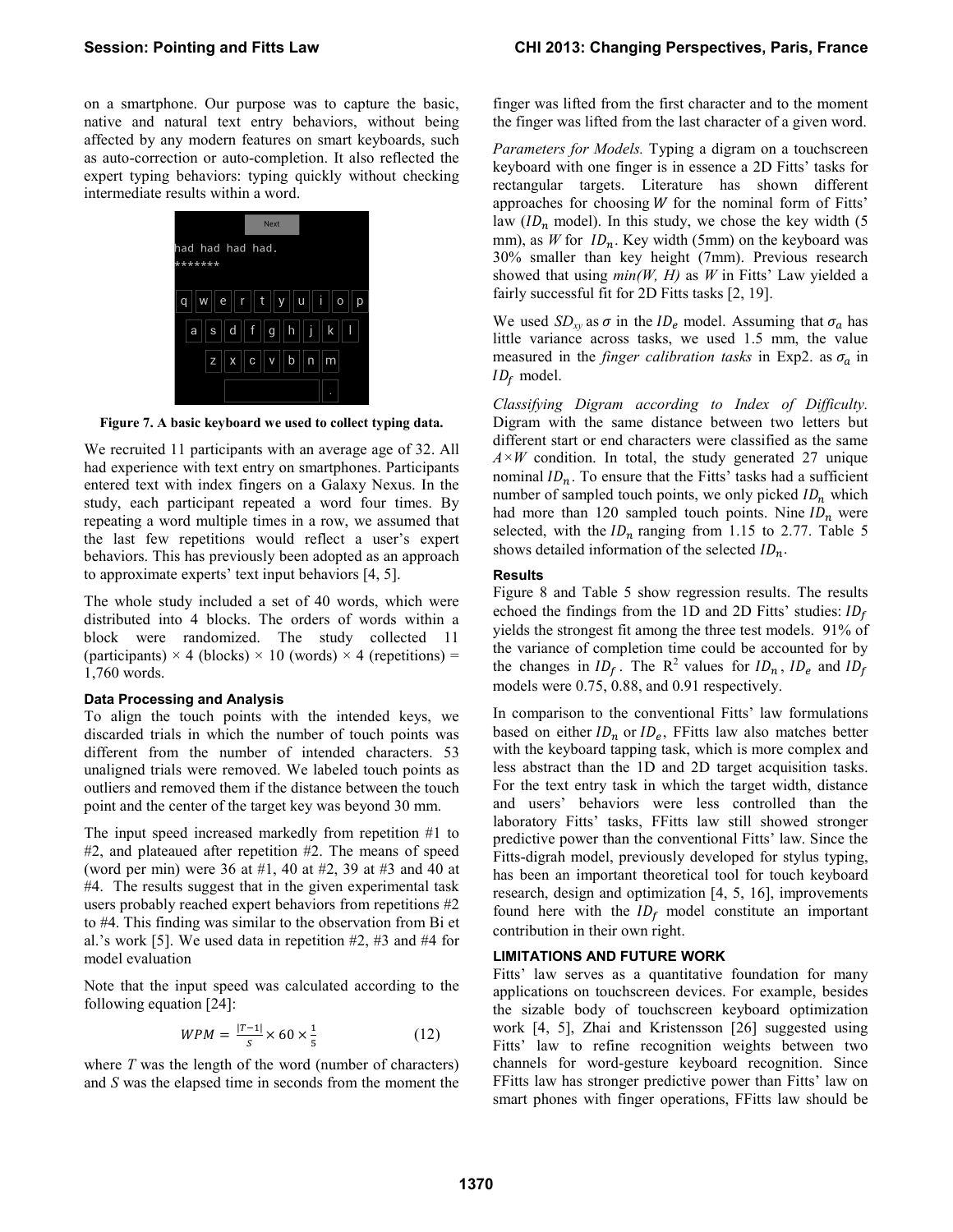

**Figure 8. 7 vs.**  $ID_n(\text{left})$ **, T vs.**  $ID_e$  **(middle), and T vs.**  $ID_f$  **(right) for word repetition text entry tasks** 

| Digram         | $A$ (mm) | $W$ (mm) | $ID_n$ | $W_e = \sqrt{2\pi e}\sigma$ | $ID_e$ | $\sqrt{2\pi e} \times \sqrt{\sigma^2 - \sigma_a^2}$ | $ID_f$ | Mean (SD) |
|----------------|----------|----------|--------|-----------------------------|--------|-----------------------------------------------------|--------|-----------|
| examples       |          |          |        |                             |        |                                                     |        | Time (ms) |
| (e, r), (i, o) | 6.19     | 5        | 1.15   | 9.57                        | 0.72   | 7.3                                                 | 0.89   | 217(56)   |
| (e, s), (t, f) | 9.98     | 5        | 1.57   | 10.74                       | 0.95   | 8.8                                                 | 1.1    | 213(43)   |
| (0, u), (t, u) | 12.38    | 5        | 1.78   | 8.28                        | 1.32   | 5.5                                                 | 1.7    | 260(66)   |
| (e, a), (d, t) | 13.24    |          | 1.85   | 10.35                       | 1.19   | 8.3                                                 | 1.38   | 240(73)   |
| (c, h), (n, g) | 15.57    | 5        | 2.024  | 9.52                        | 1.4    | 7.24                                                | 1.66   | 275(84)   |
| (i, t), (u, p) | 18.58    | 5        | 2.221  | 8.24                        | 1.7    | 5.45                                                | 2.14   | 319(94)   |
| (b, u), (i, m) | 19.26    | 5.       | 2.262  | 12.03                       | 1.38   | 10.32                                               | 1.52   | 267(72)   |
| (a, t), (d, u) | 23.65    | 5        | 2.50   | 8.51                        | 1.92   | 5.8                                                 | 2.33   | 295(79)   |
| (a, y), (i, d) | 29.41    | 5        | 2.77   | 9.44                        | 2.04   | 7.14                                                | 2.36   | 332(91)   |

Table 5.  $ID_n$ ,  $ID_e$ , and  $ID_f$  per  $A \times W$  in word repetition text entry tasks.

<span id="page-8-0"></span>adopted in lieu of Fitts' law in these applications The movement amplitudes, target widths and movement time in our three experiments were limited to finger touch interaction tasks on smart phones. We plan to investigate whether the dual distribution hypothesis holds with larger amplitudes and wider targets in the future. A novel part of the hypothesis is that  $\sigma_a$  is introduced to account for the finger's absolute precision, which is an intrinsic characteristic of the finger and not dependent on the movement amplitude. Logically the dual distribution hypothesis and FFitts model are likely to hold for greater amplitudes as well.

On a large touch surface, the target sizes are likely to be larger. The FFitts model suggests that the impact of the absolute finger precision component  $(\sigma_a)$  diminishes very quickly (due to the power function), so the FFitts model will converge with the conventional Fitts' model quickly when the targets are larger. This smooth conversion is a potential strength of the dual distribution hypothesis.

Although the absolute component,  $\sigma_a$  is obtained from a separated calibration task, it can be used to model other Fitts' tasks for the same group of participants.  $\sigma_a$  reflects the absolute precision of finger input, which is independent of other task parameters. Assuming finger size and shape do not vary drastically across users,  $\sigma_a$ could be used across users as an approximation. For example, we used the same  $\sigma_a$  in both Experiments 2 and 3. FFitts law showed strong prediction power in both experiments. In fact, the participants in Experiment 3 were different from those in the calibration task where  $\sigma_a$ was obtained. We suggest that 0.94 and 1.5 mm are used as approximations for  $\sigma_a$  in 1D and 2D Fitts' tasks

respectively. This suggestion should also be empirically verified in future work.

# **CONCLUSION**

To accurately model finger input for small target acquisition, we propose the dual distribution hypothesis, and derive the FFitts model, which is an expanded and refined form of Fitts' law. It simplifies to the conventional form of Fitts' law if the absolute precision factor  $\sigma_a^2$  is negligible in comparison to the target size or the total variance in the task  $\sigma^2$ . Three experiments showed that the predictive power of FFitts law is superior to the conventional forms of Fitts' law. Our investigation has led to the following conclusions.

First, FFitts law is a strong model for predicting finger touch performance in small-sized target acquisition tasks.  $ID<sub>f</sub>$ , the index of difficulty of FFitts law, accounts for more than 91% of the time variance in all three experiments.

Second, FFitts law has stronger predictive power than both the  $ID_n$  and  $ID_e$  models. FFitts law is especially more accurate than Fitts' law using "effective width". The  $R^2$  values of the  $ID_f$  model were 11% (1D tasks) and 21.5% (2D tasks) higher than those of the  $ID_e$  model.

Third, neither the  $ID_n$  or  $ID_e$  model is a strong model for finger input, especially the  $ID_e$  model.  $ID_e$  accounts for less than 80% of the time variance in 2D Fitts' task. It suggests that the "effective width" adjustment might not be an appropriate choice for finger input.

Fourth, the strong fit of the  $ID<sub>f</sub>$  model validates the dualdistribution hypothesis, which provides a more logical